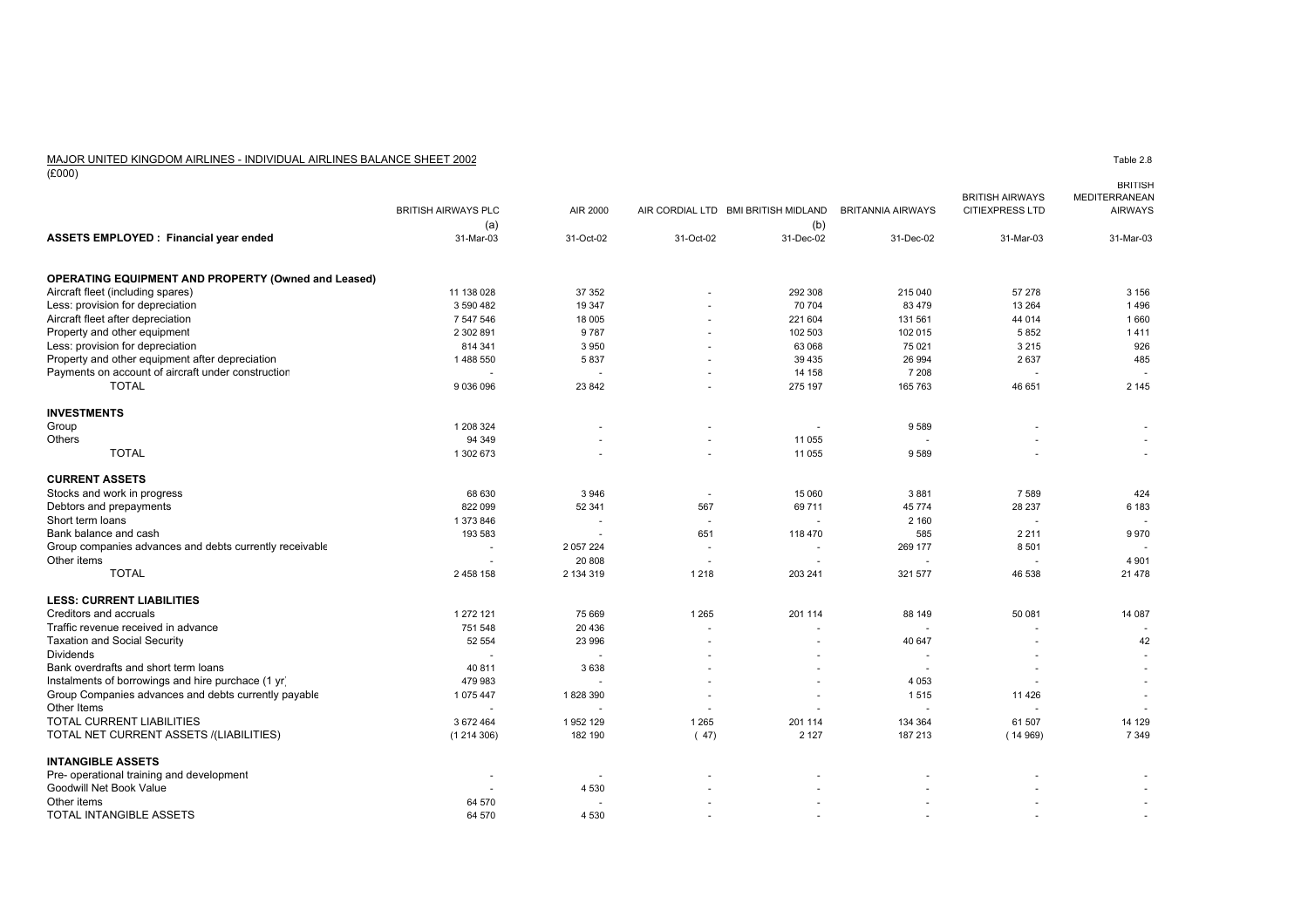|                          |                | $\overline{\phantom{a}}$ |                          |         |                          |        |
|--------------------------|----------------|--------------------------|--------------------------|---------|--------------------------|--------|
|                          |                |                          |                          |         |                          |        |
| $\overline{\phantom{a}}$ |                | $\overline{\phantom{a}}$ |                          |         |                          |        |
| $\overline{\phantom{a}}$ |                | $\overline{\phantom{a}}$ |                          |         | $\overline{\phantom{a}}$ |        |
| 9 189 033                | 210 562        | 47)                      | 288 379                  | 362 565 | 31 682                   | 9494   |
|                          |                |                          |                          |         |                          |        |
| 353 772                  | 100            | 100                      | 13 080                   | 118 615 | 3565                     | 15 541 |
| 788 168                  | $\sim$         | $\sim$                   |                          |         | $\overline{\phantom{a}}$ |        |
|                          |                | $\overline{\phantom{a}}$ | ٠                        |         |                          | $\sim$ |
| 497 614                  | 127 934        | 146)                     | 37 457                   | 117 641 | (26125)                  | (7488) |
| 271 028                  | 1807           | $\overline{\phantom{a}}$ | $\overline{\phantom{a}}$ |         | $\overline{\phantom{a}}$ |        |
| ٠                        |                | $\overline{\phantom{a}}$ | $\overline{\phantom{a}}$ |         | $\overline{\phantom{a}}$ |        |
|                          |                |                          |                          |         |                          |        |
|                          | $\overline{a}$ | $\overline{\phantom{a}}$ |                          |         | $\overline{\phantom{a}}$ |        |
| 1 118 856                | 9974           | ٠                        | 185 702                  | 66 286  |                          | 1441   |
| 230 140                  | $\sim$         | $\overline{\phantom{a}}$ | ٠                        |         |                          | $\sim$ |
| 4 824 947                |                |                          |                          |         | 20 003                   |        |
|                          |                |                          |                          |         |                          |        |
| 1 025 107                | 16 560         | ٠                        | 12910                    |         |                          | $\sim$ |
| 79 401                   | 54 187         | $\overline{\phantom{a}}$ | 39 230                   | 60 023  | 34 239                   |        |
| 9 189 033                | 210 562        | (46)                     | 288 379                  | 362 565 | 31 682                   | 9494   |
|                          |                |                          |                          |         |                          |        |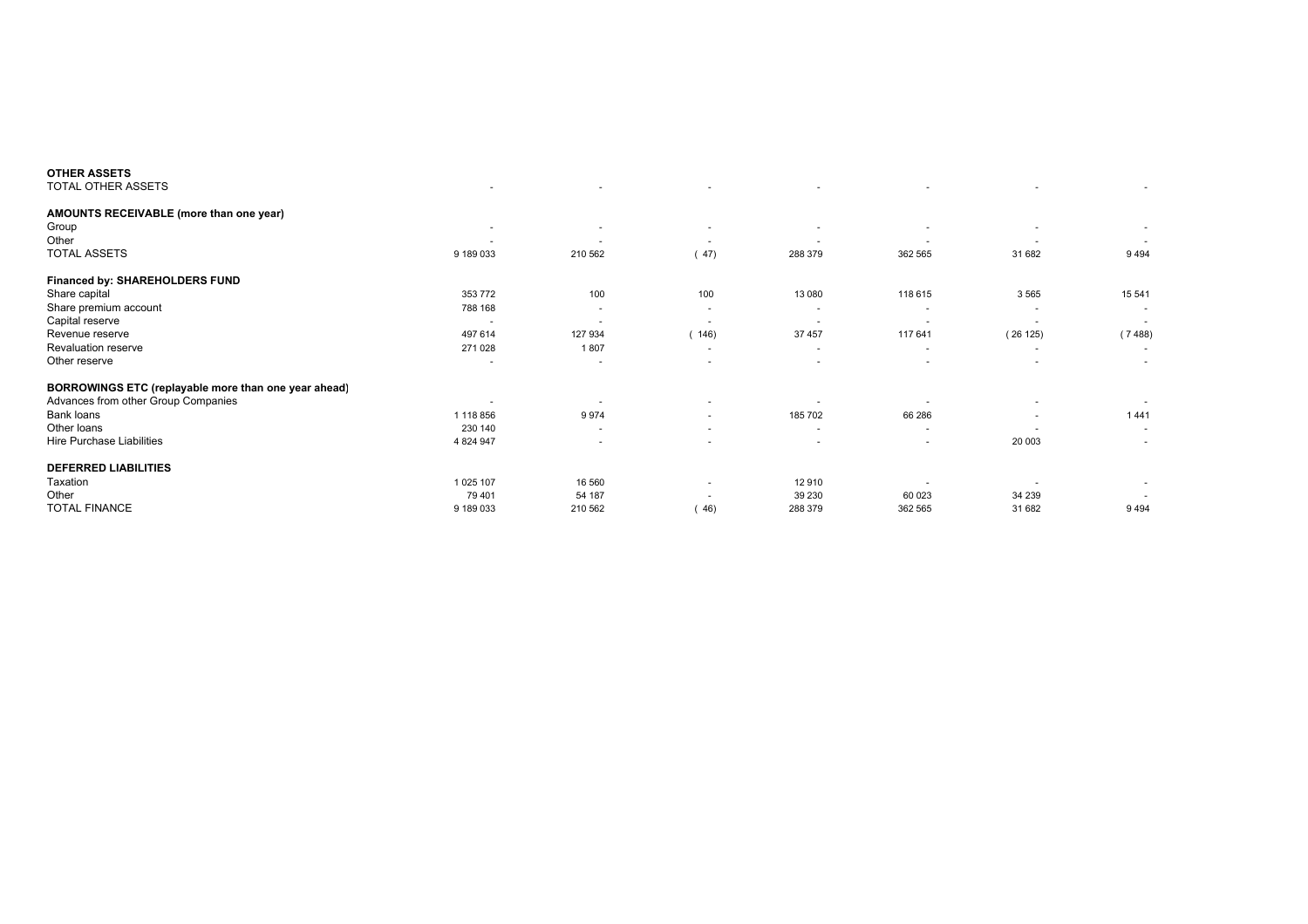## MAJOR UNITED KINGDOM AIRLINES - INDIVIDUAL AIRLINES BALANCE SHEET 2002

 $\frac{10000}{(£000)}$ 

|                                                            | <b>CHANNEL EXPRESS</b>   | (AIR SVS) CITY FLYER EXPRESS | DUO AIRWAYS LTD | <b>EASYJET AIRLINE</b><br><b>COMPANY LTD</b> | <b>EMERALD AIRWAYS</b><br>LIMITED | <b>EUROPEAN AIR</b> | CHARTER EXCEL AIRWAYS LTD |
|------------------------------------------------------------|--------------------------|------------------------------|-----------------|----------------------------------------------|-----------------------------------|---------------------|---------------------------|
| ASSETS EMPLOYED : Financial year ended                     | 31-Mar-03                | 31-Mar-03                    | 31-Dec-02       | 30-Sep-02                                    | 31-Aug-02                         | 31-Dec-02           | 31-Oct-02                 |
| <b>OPERATING EQUIPMENT AND PROPERTY (Owned and Leased)</b> |                          |                              |                 |                                              |                                   |                     |                           |
| Aircraft fleet (including spares)                          |                          |                              | 51 062          | 191 545                                      | 22 0 28                           | 11 582              |                           |
| Less: provision for depreciation                           |                          |                              | 9517            | 62 351                                       | 7622                              | 2 4 3 5             |                           |
| Aircraft fleet after depreciation                          |                          |                              | 41 545          | 129 194                                      | 14 40 6                           | 9 1 4 7             |                           |
| Property and other equipment                               | 1913                     |                              | 3608            | 13 063                                       | 1811                              | 3 3 8 6             | 4 0 4 1                   |
| Less: provision for depreciation                           | 522                      | ٠                            | 3423            | 6 2 8 2                                      | 705                               | 1 2 1 1             | 771                       |
| Property and other equipment after depreciation            | 1 3 9 1                  |                              | 185             | 6781                                         | 1 1 0 6                           | 2 1 7 5             | 3 2 7 0                   |
| Payments on account of aircraft under construction         |                          |                              |                 | 49 123                                       | $\ddot{\phantom{1}}$              | $\overline{a}$      |                           |
| <b>TOTAL</b>                                               | 1 3 9 1                  |                              | 41730           | 185 098                                      | 15 5 12                           | 11 3 22             | 3 2 7 0                   |
| <b>INVESTMENTS</b>                                         |                          |                              |                 |                                              |                                   |                     |                           |
| Group                                                      |                          |                              |                 |                                              |                                   |                     |                           |
| Others                                                     |                          |                              |                 | 6 6 2 4                                      |                                   |                     |                           |
| <b>TOTAL</b>                                               |                          |                              | ٠               | 6 6 2 4                                      |                                   |                     |                           |
| <b>CURRENT ASSETS</b>                                      |                          |                              |                 |                                              |                                   |                     |                           |
| Stocks and work in progress                                | 2 2 0 6                  | $\overline{\phantom{a}}$     | 937             |                                              | 1 1 6 2                           | 106                 | 150                       |
| Debtors and prepayments                                    | 8 6 6 8                  | 1549                         | 7 3 0 6         | 96 005                                       | 4 3 3 8                           | 9 2 2 8             | 2 0 2 0                   |
| Short term loans                                           | $\overline{\phantom{a}}$ | $\overline{\phantom{a}}$     |                 |                                              | $\overline{\phantom{a}}$          |                     |                           |
| Bank balance and cash                                      | 9 3 9 1                  | $\sim$                       | 3 0 3 9         | 427 894                                      | 509                               | 409                 | 13 080                    |
| Group companies advances and debts currently receivable    | 9712                     | 16 198                       | 3 1 1 2         |                                              | $\overline{\phantom{a}}$          | 19 29 6             | 6424                      |
| Other items                                                |                          |                              |                 |                                              |                                   |                     |                           |
| <b>TOTAL</b>                                               | 29 977                   | 17747                        | 14 3 94         | 523 899                                      | 6 0 0 9                           | 29 0 39             | 21 674                    |
| <b>LESS: CURRENT LIABILITIES</b>                           |                          |                              |                 |                                              |                                   |                     |                           |
| Creditors and accruals                                     | 11 586                   | 43                           | 10 065          | 236 767                                      | 2879                              | 22 2 84             | 20 375                    |
| Traffic revenue received in advance                        | 7 5 3 4                  |                              |                 |                                              | $\sim$                            | 10 762              |                           |
| <b>Taxation and Social Security</b>                        | 326                      | 3 4 9 7                      | 395             | 2748                                         | 488                               | 2 9 3 9             | 405                       |
| <b>Dividends</b>                                           | 27                       |                              |                 |                                              | 773                               |                     |                           |
| Bank overdrafts and short term loans                       | 11                       |                              | 14 3 34         | 21 099                                       | 367                               | 8 8 5 8             | 89                        |
| Instalments of borrowings and hire purchace (1 yr)         | $\sim$                   | ٠                            |                 | $\overline{\phantom{a}}$                     | 1565                              | $\sim$              | 21                        |
| Group Companies advances and debts currently payable       | 62                       | ÷,                           | 13418           |                                              | $\ddot{\phantom{1}}$              | $\overline{a}$      | 185                       |
| Other Items                                                |                          |                              |                 |                                              | $\overline{\phantom{a}}$          |                     |                           |
| TOTAL CURRENT LIABILITIES                                  | 19 546                   | 3540                         | 38 212          | 260 614                                      | 6 0 7 2                           | 44 843              | 21 0 75                   |
| TOTAL NET CURRENT ASSETS /(LIABILITIES)                    | 10 431                   | 14 207                       | (23818)         | 263 285                                      | (63)                              | (15804)             | 599                       |
| <b>INTANGIBLE ASSETS</b>                                   |                          |                              |                 |                                              |                                   |                     |                           |
| Pre- operational training and development                  |                          |                              |                 |                                              |                                   |                     |                           |
| Goodwill Net Book Value                                    |                          |                              |                 | 349 685                                      | 1 1 8 5                           |                     |                           |
| Other items                                                |                          |                              |                 |                                              |                                   |                     |                           |
| TOTAL INTANGIBLE ASSETS                                    |                          |                              |                 | 349 685                                      | 1 1 8 5                           |                     |                           |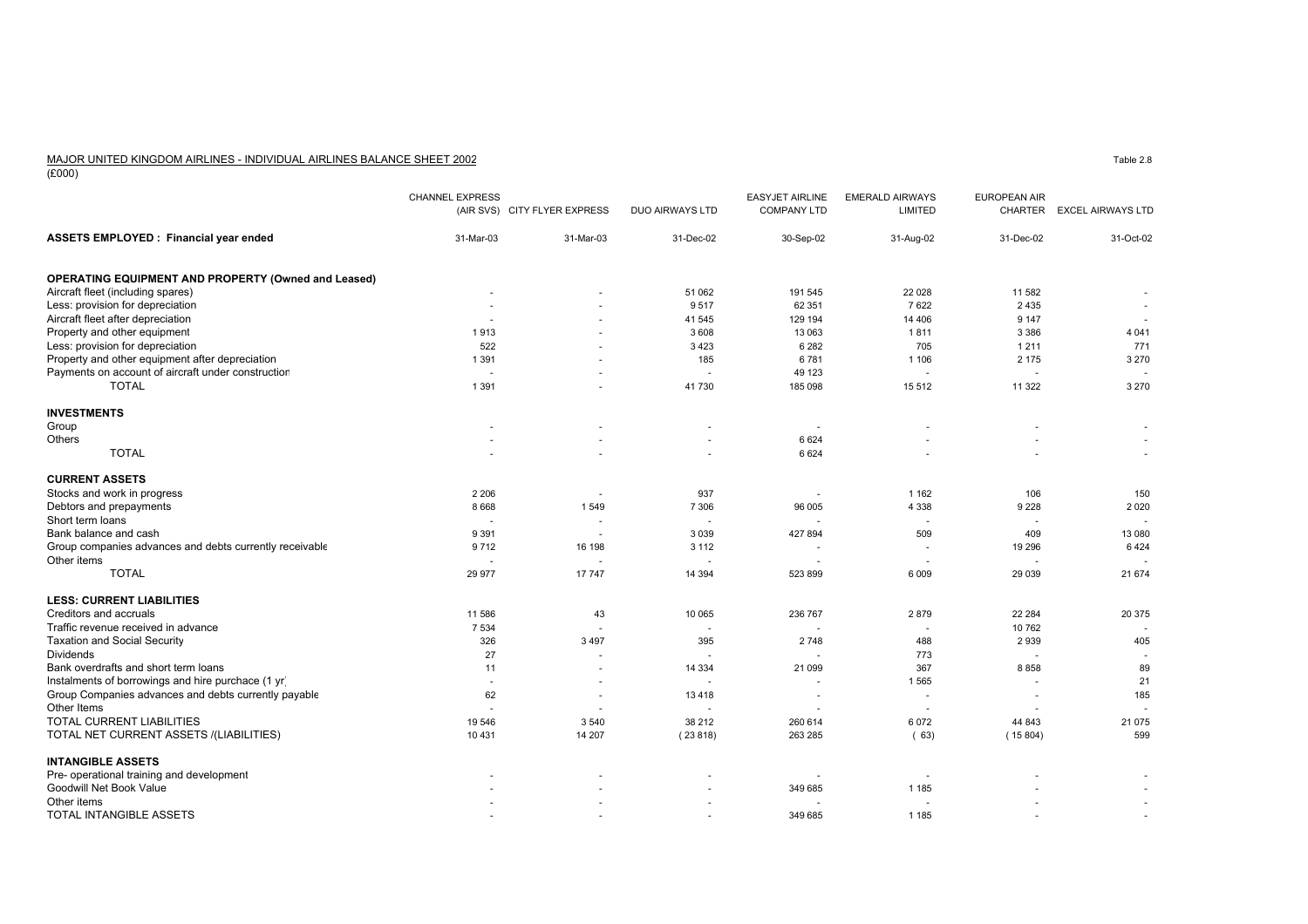|                          |                | $\overline{\phantom{a}}$ |                          |                          | $\overline{\phantom{a}}$ |         |
|--------------------------|----------------|--------------------------|--------------------------|--------------------------|--------------------------|---------|
|                          |                |                          |                          |                          |                          |         |
| ٠                        | $\sim$         | $\overline{\phantom{a}}$ |                          |                          | $\overline{\phantom{a}}$ |         |
| $\overline{\phantom{a}}$ | $\overline{a}$ | $\sim$                   | $\overline{\phantom{a}}$ | $\overline{a}$           |                          | 3918    |
| 11 822                   | 14 207         | 17912                    | 804 692                  | 16 634                   | (4482)                   | 7787    |
|                          |                |                          |                          |                          |                          |         |
| 250                      | 252            | 20 660                   | 97919                    | 100                      |                          | 4 500   |
| ٠                        | 283            | 9 3 6 9                  | 533 263                  | $\overline{\phantom{a}}$ | $\overline{\phantom{a}}$ |         |
| $\overline{\phantom{a}}$ | $\sim$         | <b>.</b>                 | 96 522                   | $\overline{\phantom{a}}$ |                          | 1 1 7 5 |
| 11 667                   | 12 3 5 2       | (46346)                  | ٠                        | 5708                     | (4482)                   | 780     |
| ٠                        | $\sim$         | $\overline{\phantom{a}}$ | ٠                        | 551                      | $\overline{\phantom{a}}$ | $\sim$  |
| ٠                        | 615            | $\overline{\phantom{a}}$ | ٠                        | $\overline{\phantom{a}}$ | $\overline{\phantom{a}}$ | $\sim$  |
|                          |                |                          |                          |                          |                          |         |
| $\overline{\phantom{a}}$ | $\overline{a}$ |                          | 48 600                   |                          | $\overline{\phantom{a}}$ |         |
| ٠                        |                | 32 408                   | ٠                        |                          | $\overline{\phantom{a}}$ | $\sim$  |
| $\overline{a}$           | 1616           | $\sim$                   | $\sim$                   | 4 8 0 4                  | $\overline{a}$           | 1 2 1 6 |
|                          |                | $\overline{\phantom{a}}$ | ٠                        | 2 1 6 6                  | ٠                        | ٠       |
|                          |                |                          |                          |                          |                          |         |
| (95)                     | (911)          | 1821                     | 28 388                   | 3 1 8 7                  | $\overline{\phantom{a}}$ | 116     |
| $\overline{\phantom{a}}$ |                | <b>.</b>                 |                          | 118                      |                          |         |
| 11 822                   | 14 207         | 17912                    | 804 692                  | 16 634                   | (4482)                   | 7787    |
|                          |                |                          |                          |                          |                          |         |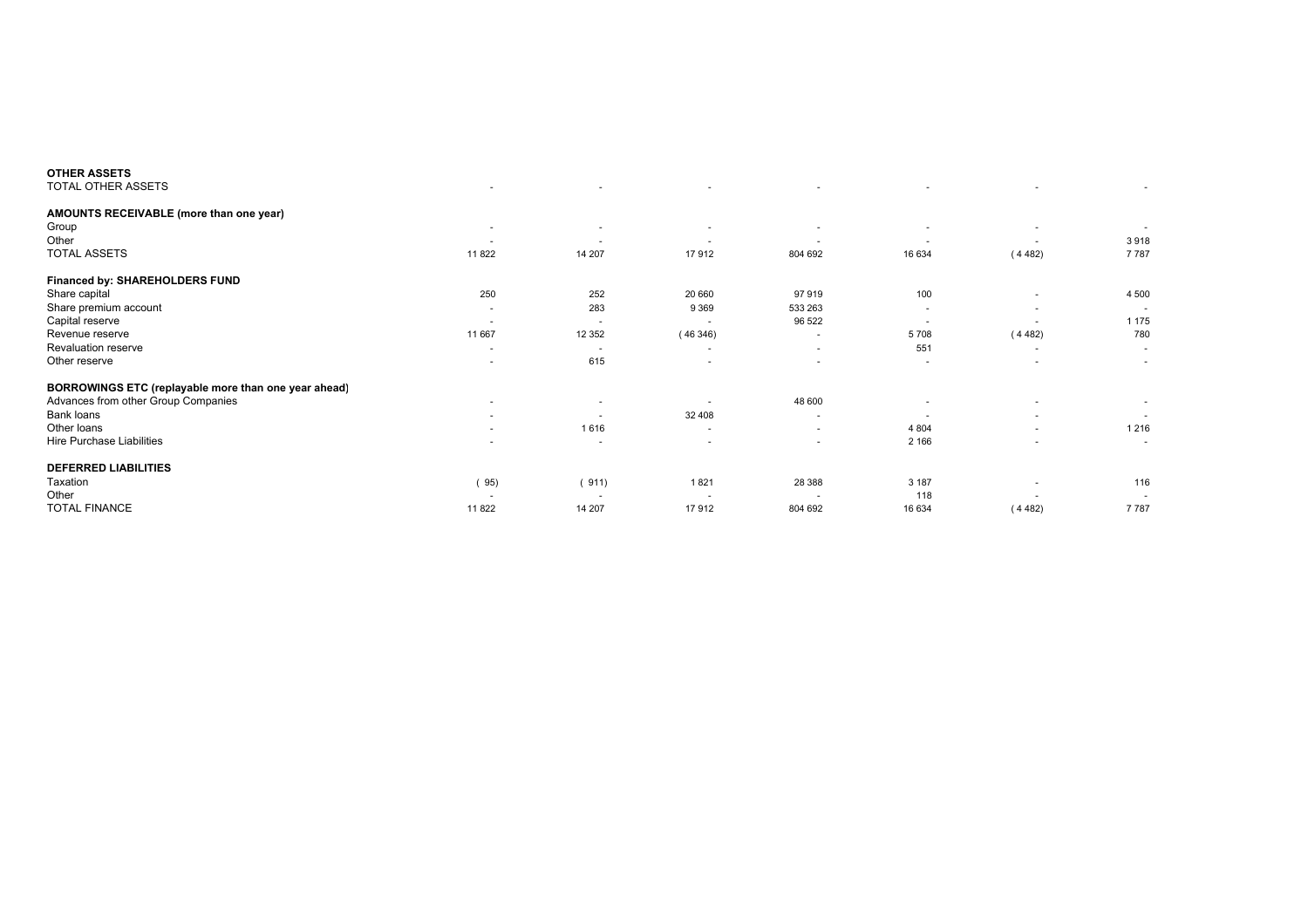### MAJOR UNITED KINGDOM AIRLINES - INDIVIDUAL AIRLINES BALANCE SHEET 2002

 $\frac{10000}{(£000)}$ 

|                                                                                            |                       | <b>FLYBE.BRITISH</b>     |                          |                          | <b>MY TRAVEL AIRWAYS</b><br><b>THOMAS COOK</b> |              |                          |  |
|--------------------------------------------------------------------------------------------|-----------------------|--------------------------|--------------------------|--------------------------|------------------------------------------------|--------------|--------------------------|--|
|                                                                                            | <b>FLIGHTLINE LTD</b> | <b>EUROPEAN</b>          | <b>GB AIRWAYS LTD</b>    | <b>GO FLY LTD</b>        | <b>UK</b>                                      | AIRLINES LTD | <b>TITAN AIRWAYS LTD</b> |  |
|                                                                                            |                       |                          |                          | (c)                      |                                                |              |                          |  |
| ASSETS EMPLOYED : Financial year ended                                                     | 31-Dec-02             | 31-Mar-03                | 31-Mar-03                | 31-Jul-02                | 30-Sep-02                                      | 31-Oct-02    | 31-Mar-03                |  |
| <b>OPERATING EQUIPMENT AND PROPERTY (Owned and Leased)</b>                                 |                       |                          |                          |                          |                                                |              |                          |  |
| Aircraft fleet (including spares)                                                          | 374                   | 58 693                   | 86 345                   | 6988                     | 163 259                                        | 9550         | 7748                     |  |
| Less: provision for depreciation                                                           | 185                   | 22 5 68                  | 7476                     | 3 1 4 0                  | 43 986                                         | 3785         | 3589                     |  |
| Aircraft fleet after depreciation                                                          | 189                   | 36 125                   | 78 869                   | 3848                     | 119 273                                        | 5765         | 4 1 5 9                  |  |
| Property and other equipment                                                               | 1977                  | 15 013                   | 6 1 6 7                  | 4 1 9 0                  | 39 071                                         | 10 780       | 868                      |  |
| Less: provision for depreciation                                                           | 952                   | 10 4 16                  | 2945                     | 2 4 5 8                  | 3885                                           | 9 3 6 9      | 702                      |  |
| Property and other equipment after depreciation                                            | 1 0 2 5               | 4 5 9 7                  | 3 2 2 2                  | 1732                     | 35 186                                         | 1411         | 166                      |  |
| Payments on account of aircraft under construction                                         |                       | $\overline{\phantom{a}}$ | 9 3 7 1                  |                          |                                                |              |                          |  |
| <b>TOTAL</b>                                                                               | 1 2 1 4               | 40722                    | 91 4 62                  | 5 5 8 0                  | 154 459                                        | 7 1 7 6      | 4 3 2 5                  |  |
| <b>INVESTMENTS</b>                                                                         |                       |                          |                          |                          |                                                |              |                          |  |
| Group                                                                                      | $\overline{2}$        |                          |                          |                          | 8 1 4 8                                        |              |                          |  |
| Others                                                                                     | $\sim$                |                          |                          | $\overline{a}$           |                                                |              |                          |  |
| <b>TOTAL</b>                                                                               | 2                     |                          |                          |                          | 8 1 4 8                                        |              |                          |  |
| <b>CURRENT ASSETS</b>                                                                      |                       |                          |                          |                          |                                                |              |                          |  |
| Stocks and work in progress                                                                | 1 0 5 7               | 7 0 8 5                  | 591                      |                          | 2 3 4 9                                        | 761          | 120                      |  |
| Debtors and prepayments                                                                    | 4 2 8 6               | 40 660                   | 20 20 3                  | 38 155                   | 18 122                                         | 75 289       | 3833                     |  |
| Short term loans                                                                           |                       | 11881                    |                          |                          |                                                |              |                          |  |
| Bank balance and cash                                                                      | 661                   | 2063                     | 19897                    | 111 668                  | 4 4 5 3                                        | 63 838       | 2 2 5 8                  |  |
| Group companies advances and debts currently receivable                                    | 774                   | 113                      | 92                       | $\sim$                   | 396 080                                        |              | 4 2 0 5                  |  |
| Other items                                                                                |                       | ٠                        |                          |                          | 1 0 6 9                                        |              |                          |  |
| <b>TOTAL</b>                                                                               | 6778                  | 61 802                   | 40 783                   | 149 823                  | 422 073                                        | 139 888      | 10416                    |  |
| <b>LESS: CURRENT LIABILITIES</b>                                                           |                       |                          |                          |                          |                                                |              |                          |  |
| Creditors and accruals                                                                     | 3 4 4 8               | 48 016                   | 27 054                   | 38 279                   | 123 514                                        | 49 796       | 2936                     |  |
| Traffic revenue received in advance                                                        | $\ddot{\phantom{1}}$  | ۰.                       |                          | 60 839                   | 138                                            |              | 1752                     |  |
| <b>Taxation and Social Security</b>                                                        | 42                    | 8 0 3 1                  |                          | 3 2 4 7                  | 20 512                                         | 1 3 4 1      | 426                      |  |
| <b>Dividends</b>                                                                           | $\blacksquare$        |                          | 1 2 9 7                  |                          | 37 000                                         |              | 450                      |  |
| Bank overdrafts and short term loans<br>Instalments of borrowings and hire purchace (1 yr) | $\sim$                | 12 030                   | 5431                     | $\overline{\phantom{a}}$ |                                                | 351          | 635                      |  |
| Group Companies advances and debts currently payable                                       | ÷,<br>1 3 0 1         | 3 4 7 4<br>7310          | $\sim$<br>$\overline{a}$ | $\overline{a}$<br>10 684 | 118 208                                        | 36 824       | u.                       |  |
| Other Items                                                                                |                       |                          |                          | 3 0 9 7                  | 9726                                           | 75 974       |                          |  |
| TOTAL CURRENT LIABILITIES                                                                  | 4 7 9 1               | 78 861                   | 33 782                   | 116 146                  | 309 098                                        | 164 286      | 6 1 9 9                  |  |
| TOTAL NET CURRENT ASSETS /(LIABILITIES)                                                    | 1987                  | (17059)                  | 7 0 0 1                  | 33 677                   | 112 975                                        | (24398)      | 4 2 1 7                  |  |
| <b>INTANGIBLE ASSETS</b>                                                                   |                       |                          |                          |                          |                                                |              |                          |  |
| Pre- operational training and development                                                  |                       |                          |                          |                          |                                                |              |                          |  |
| Goodwill Net Book Value                                                                    |                       |                          |                          |                          |                                                |              |                          |  |
| Other items                                                                                |                       |                          |                          |                          |                                                |              |                          |  |
| TOTAL INTANGIBLE ASSETS                                                                    |                       |                          |                          |                          |                                                |              |                          |  |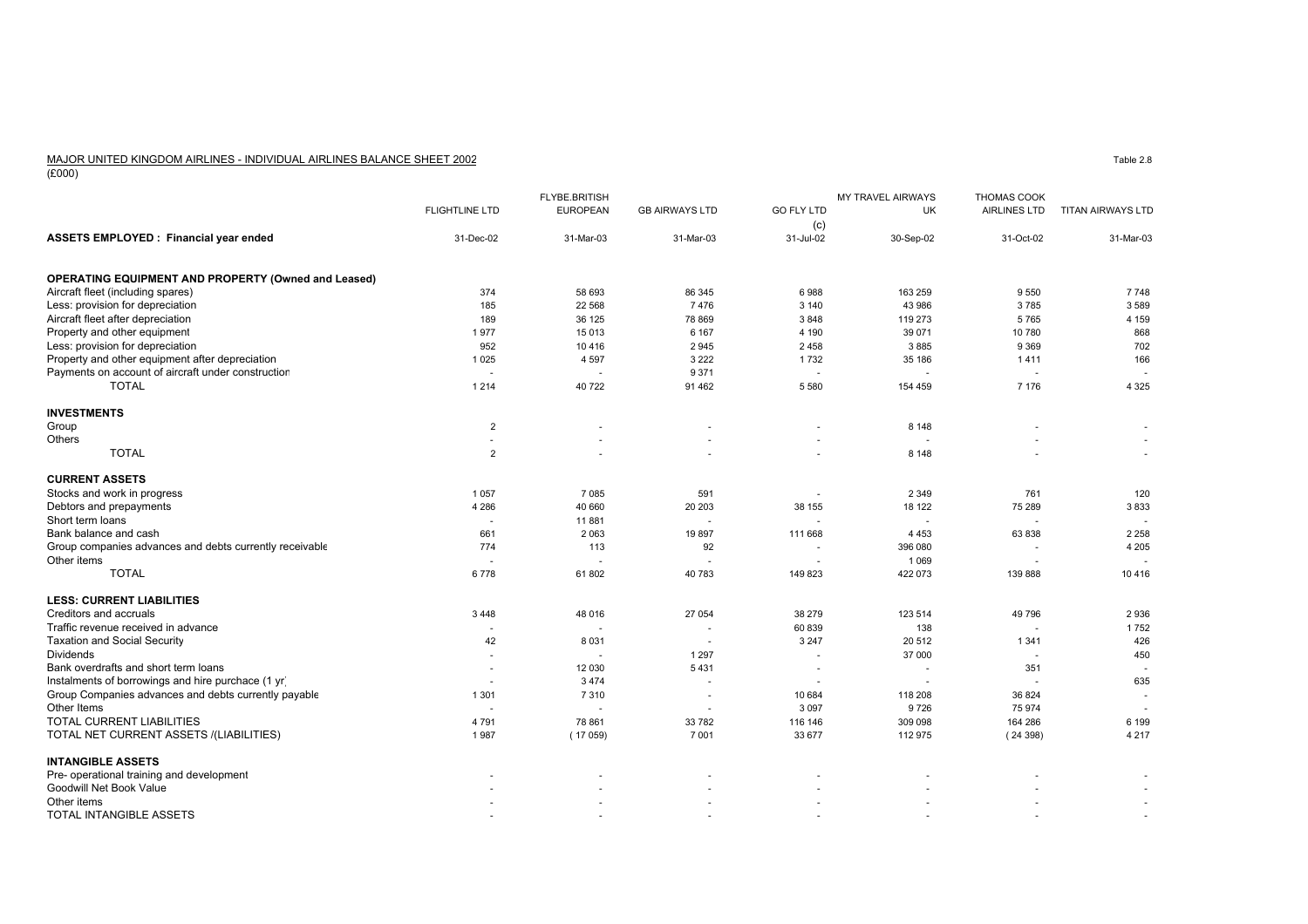| <b>OTHER ASSETS</b>                                  |                          |                          |                          |                          |                          |                          |         |
|------------------------------------------------------|--------------------------|--------------------------|--------------------------|--------------------------|--------------------------|--------------------------|---------|
| TOTAL OTHER ASSETS                                   | ٠                        |                          | ٠                        | ۰                        | 6 1 9 1                  |                          |         |
| AMOUNTS RECEIVABLE (more than one year)              |                          |                          |                          |                          |                          |                          |         |
| Group                                                | ٠                        | $\overline{\phantom{a}}$ | $\overline{\phantom{a}}$ |                          |                          | $\overline{\phantom{a}}$ |         |
| Other                                                | $\overline{\phantom{a}}$ | $\overline{a}$           | <b>.</b>                 |                          |                          |                          | 825     |
| <b>TOTAL ASSETS</b>                                  | 3 2 0 3                  | 23 663                   | 98 4 63                  | 39 257                   | 281 773                  | (17222)                  | 9 3 6 7 |
| Financed by: SHAREHOLDERS FUND                       |                          |                          |                          |                          |                          |                          |         |
| Share capital                                        | 100                      | 18 500                   | 2 0 0 0                  | 37 500                   | 105 438                  | $\overline{\phantom{a}}$ | 5       |
| Share premium account                                | $\overline{\phantom{a}}$ | $\overline{\phantom{a}}$ | $\sim$                   | $\overline{\phantom{a}}$ |                          | $\overline{\phantom{a}}$ |         |
| Capital reserve                                      | $\overline{\phantom{a}}$ |                          | $\sim$                   | ٠                        |                          | $\overline{\phantom{a}}$ |         |
| Revenue reserve                                      | 2 5 2 3                  | (16568)                  | 38 0 79                  | ٠                        | 9648                     | (17222)                  | 6 3 3 5 |
| Revaluation reserve                                  | ٠                        | $\overline{\phantom{a}}$ | $\sim$                   | $\overline{\phantom{a}}$ | $\overline{\phantom{a}}$ | $\overline{\phantom{a}}$ | $\sim$  |
| Other reserve                                        | ٠                        | $\overline{a}$           | ٠                        | (23448)                  |                          | $\overline{\phantom{a}}$ | $\sim$  |
| BORROWINGS ETC (replayable more than one year ahead) |                          |                          |                          |                          |                          |                          |         |
| Advances from other Group Companies                  | $\overline{\phantom{a}}$ | (10)                     |                          |                          |                          | ٠                        |         |
| Bank loans                                           | ٠                        | 10 140                   | 52 302                   |                          |                          | $\overline{\phantom{a}}$ | 2 2 2 5 |
| Other loans                                          | $\sim$                   | 3 2 4 0                  | $\sim$                   | $\overline{\phantom{a}}$ | $\overline{a}$           | $\overline{\phantom{a}}$ | $\sim$  |
| Hire Purchase Liabilities                            |                          |                          | $\overline{\phantom{a}}$ |                          |                          | $\overline{\phantom{a}}$ | $\sim$  |
| <b>DEFERRED LIABILITIES</b>                          |                          |                          |                          |                          |                          |                          |         |
| Taxation                                             | 180                      |                          | 6082                     | (2321)                   | 27 167                   |                          | 802     |
| Other                                                | 400                      | 8 3 6 3                  |                          | 27 5 26                  | 139 520                  |                          |         |
| <b>TOTAL FINANCE</b>                                 | 3 2 0 3                  | 23 665                   | 98 4 63                  | 39 257                   | 281 773                  | (17222)                  | 9 3 6 7 |
|                                                      |                          |                          |                          |                          |                          |                          |         |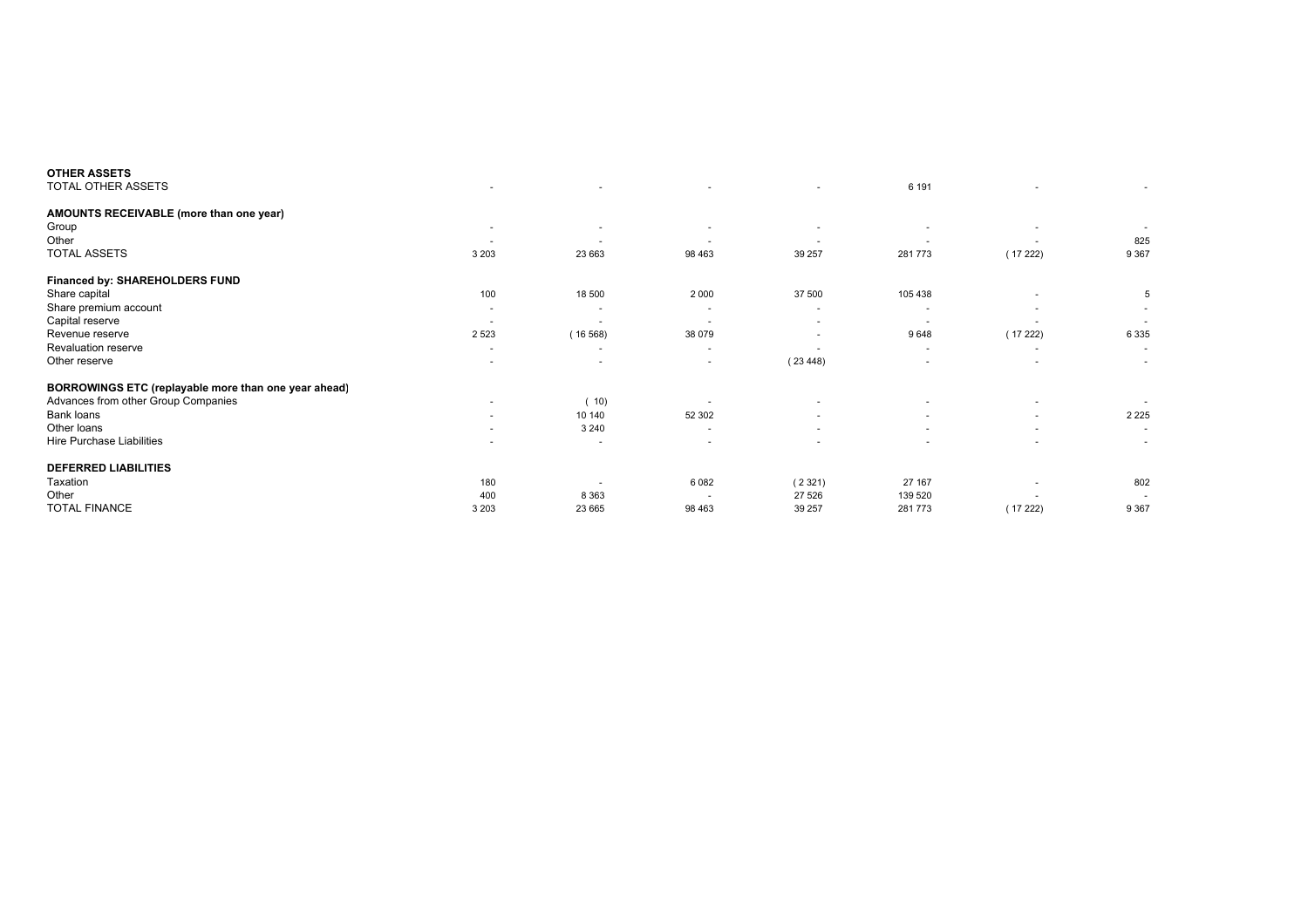#### MAJOR UNITED KINGDOM AIRLINES - INDIVIDUAL AIRLINES BALANCE SHEET 2002(£000)

|                                                                       | <b>VIRGIN ATLANTIC</b><br><b>AIRWAYS LTD</b> |
|-----------------------------------------------------------------------|----------------------------------------------|
| <b>ASSETS EMPLOYED: Financial year ended</b>                          | 30-Apr-03                                    |
| <b>OPERATING EQUIPMENT AND PROPERTY (Owned and Leased)</b>            |                                              |
| Aircraft fleet (including spares)                                     | 742 500                                      |
| Less: provision for depreciation<br>Aircraft fleet after depreciation | 390 788<br>351 712                           |
| Property and other equipment                                          | 178 448                                      |
| Less: provision for depreciation                                      | 122 894                                      |
| Property and other equipment after depreciation                       | 55 554                                       |
| Payments on account of aircraft under construction                    |                                              |
| <b>TOTAL</b>                                                          | 407 266                                      |
|                                                                       |                                              |
| <b>INVESTMENTS</b>                                                    |                                              |
| Group                                                                 |                                              |
| Others                                                                | 9528                                         |
| <b>TOTAL</b>                                                          | 9528                                         |
|                                                                       |                                              |
| <b>CURRENT ASSETS</b>                                                 |                                              |
| Stocks and work in progress                                           | 21 043                                       |
| Debtors and prepayments<br>Short term loans                           | 180 498                                      |
| Bank balance and cash                                                 | 183 918                                      |
| Group companies advances and debts currently receivable               |                                              |
| Other items                                                           | 6 1 1 9                                      |
| TOTAL                                                                 | 391 578                                      |
|                                                                       |                                              |
| <b>LESS: CURRENT LIABILITIES</b>                                      |                                              |
| Creditors and accruals                                                | 301 140                                      |
| Traffic revenue received in advance                                   | 126 308                                      |
| <b>Taxation and Social Security</b>                                   |                                              |
| <b>Dividends</b>                                                      | ٠                                            |
| Bank overdrafts and short term loans                                  |                                              |
| Instalments of borrowings and hire purchace (1 yr)                    | 12 961                                       |
| Group Companies advances and debts currently payable                  | 3 3 7 4                                      |
| Other Items<br>TOTAL CURRENT LIABILITIES                              | 4796                                         |
| TOTAL NET CURRENT ASSETS /(LIABILITIES)                               | 448 579<br>(57001)                           |
|                                                                       |                                              |
| <b>INTANGIBLE ASSETS</b>                                              |                                              |
| Pre- operational training and development                             |                                              |
| Goodwill Net Book Value                                               |                                              |
| Other items                                                           |                                              |
| TOTAL INTANGIBLE ASSETS                                               |                                              |